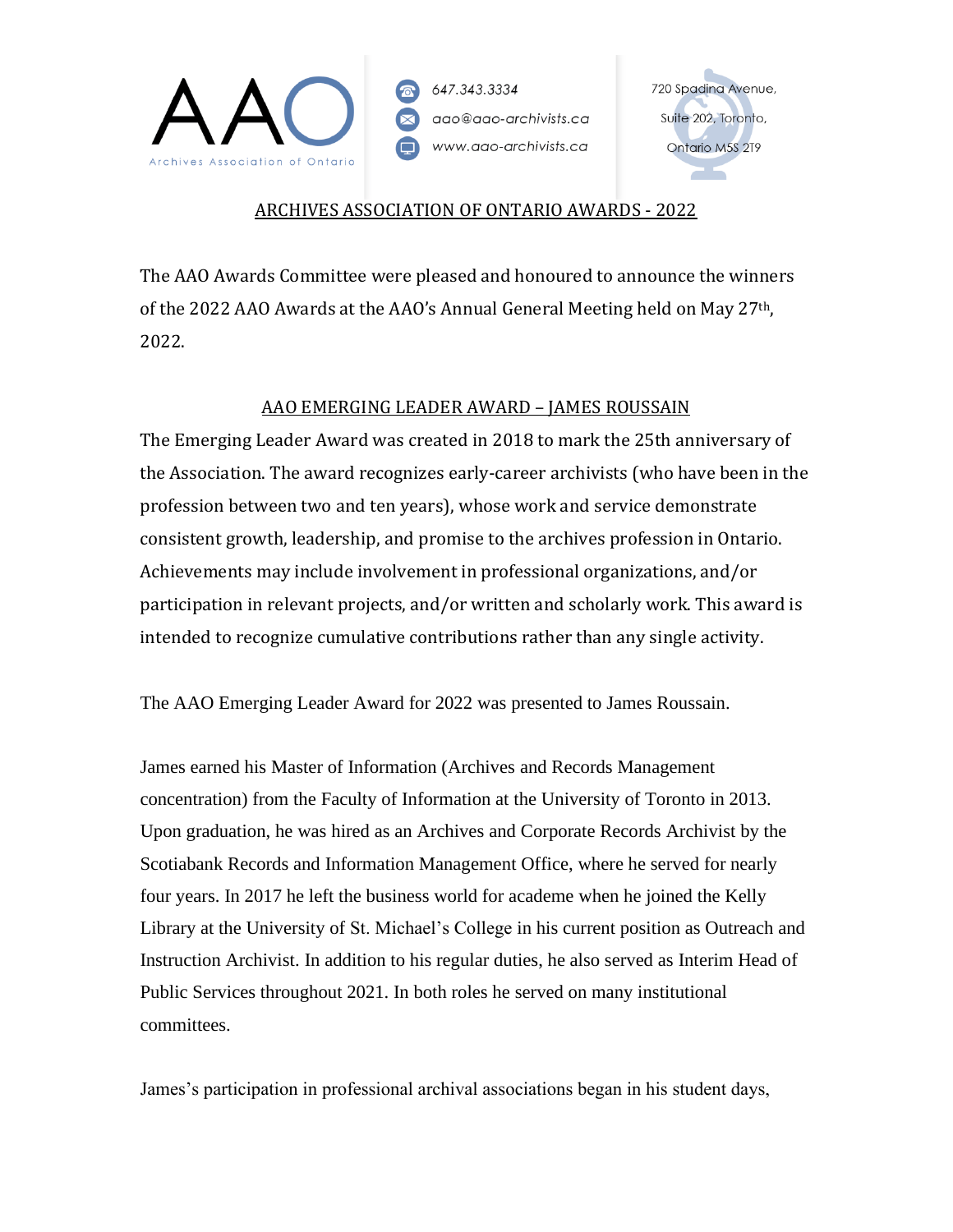

720 Spadina Avenue, Suite 202, Toronto, Ontario M5S 2T9

when he served on the executive of the Association of Canadian Archivists (ACA) Faculty of Information Student Chapter (2011-2013) and was a member of the ACA's Canadian Archives System Taskforce (2011-2013). He joined the Toronto Area Archivists Group (TAAG) in 2013, serving as its vice-president and president between 2014 and 2018. When the AAO held its 2017 conference at the University of Toronto, James served as co-chair of the Local Arrangements Committee. As AAO VP/President Elect (2018-2019), James stepped into the role of president 6 months early to cover an illness-related resignation. His achievements as AAO president included negotiating a 3 year contract with Managing Matters to provide Board support and office management, dealing with a five-figure cut in provincial funding, and shifting the 2020 AAO conference to a digital event. James is currently serving as a Director at Large on the Board of the ACA.

James has also contributed extensively the broader community through his teaching, presentations, and writing. He has regularly taught a course on "Libraries, Special Collections and Archives" in St. Michael's Undergraduate Book History and Media Studies program. During the winter 2022 term, he taught "Primary Source Research as Inquiry" at U of T's Faculty of Information. In addition, he has served as an invited guest speaker/panelist at various other iSchool courses and at various professional conferences in Canada and the U.S. His passion for the role of archivists as educators is reflected in his article "Pedagogue in the Archive: Reorienting the archivist as educator" (*Archivaria* 90 [2020]). In addition to his professional responsibilities, he is complementing his archival training and expertise with graduate level training in education as he pursues a Master of Education degree at OISE, specializing in Leadership and Higher Education.

In recognition of his teaching, speaking, and writing on archives and his dedicated leadership of professional associations, the AAO is pleased to present James Roussain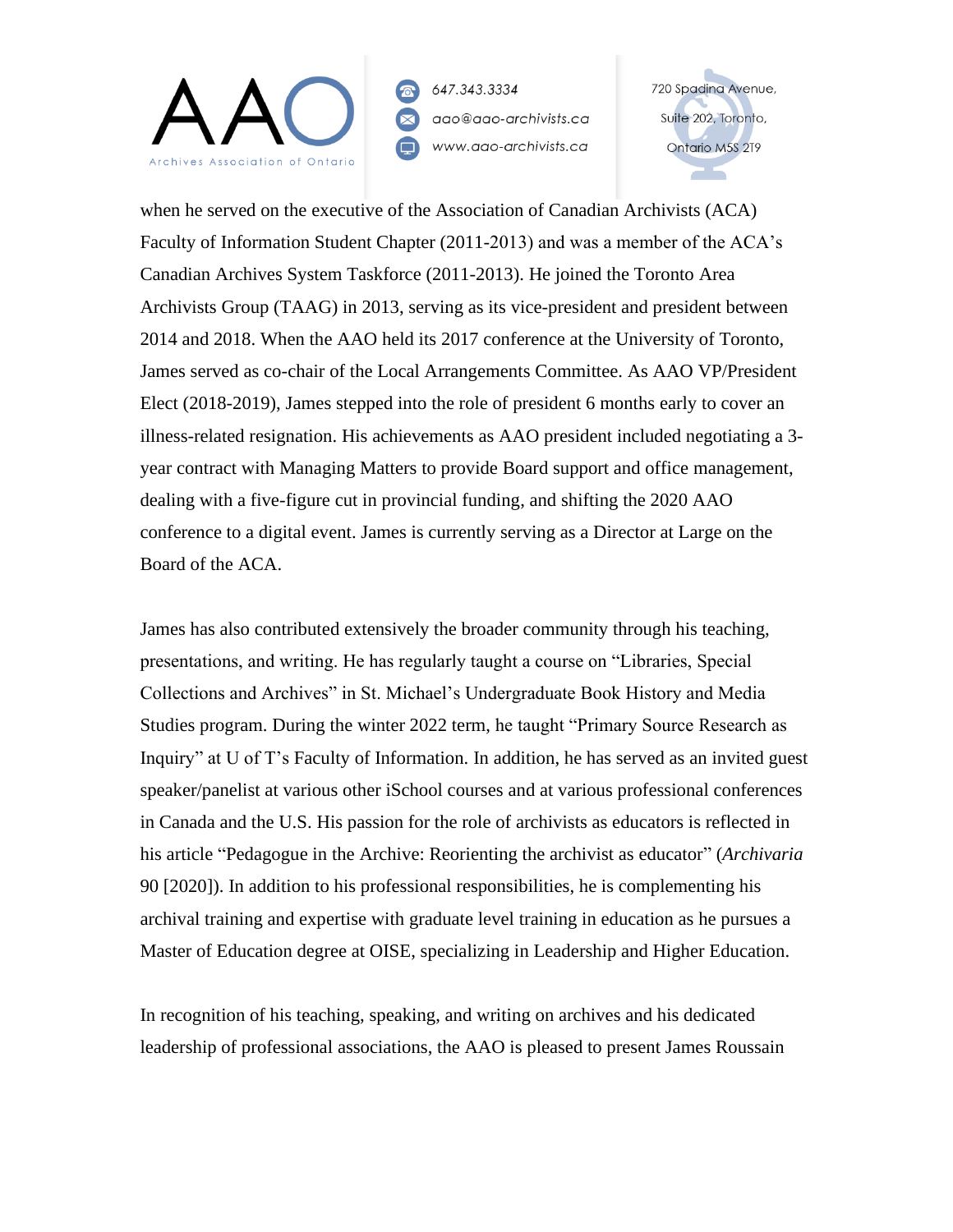

720 Spadina Avenue, Suite 202, Toronto, Ontario M5S 2T9

with the 2022 AAO Emerging Leader Award.

#### ALEXANDER FRASER AWARD – IONA MCCRAITH

Named after the first Archivist of Ontario, the Alexander Fraser Award is given to individuals who have contributed in a significant way to the advancement of the archival community in Ontario. Achievements may range from written and visual work to involvement in organizations or participation in projects. This award is designated to recognize cumulative contributions rather than any single activity. Generally speaking, contributions need to go beyond a specific archives or community.

The 2022 Alexander Fraser Award was presented to Iona McCraith.

For nearly four decades, the Ontario archives community and beyond has benefitted from the notable expertise, leadership, and friendship of Iona McCraith.

For the myriad of responsibilities that she managed through the years, Iona's professional qualifications are second to none – a Bachelor of the Arts in Fine Art and Anthropology from York University; a Diploma in Museum Technology from Algonquin College; a Museology Certificate through the Canadian Museums Association; Care of Historic Photographs Certificate from the Getty Conservation Institute; and a Preventive Conservation Certificate from the International Centre for the Study of Preservation and Restoration of Cultural Property and the Canadian Conservation Institute.

Her job titles are equally impressive – Senior Conservator of the City of Toronto Archives, Head Conservator at the Archives of Ontario, AAO Preservation Consultant, AAO Archives Advisor, and an instructor for the Collections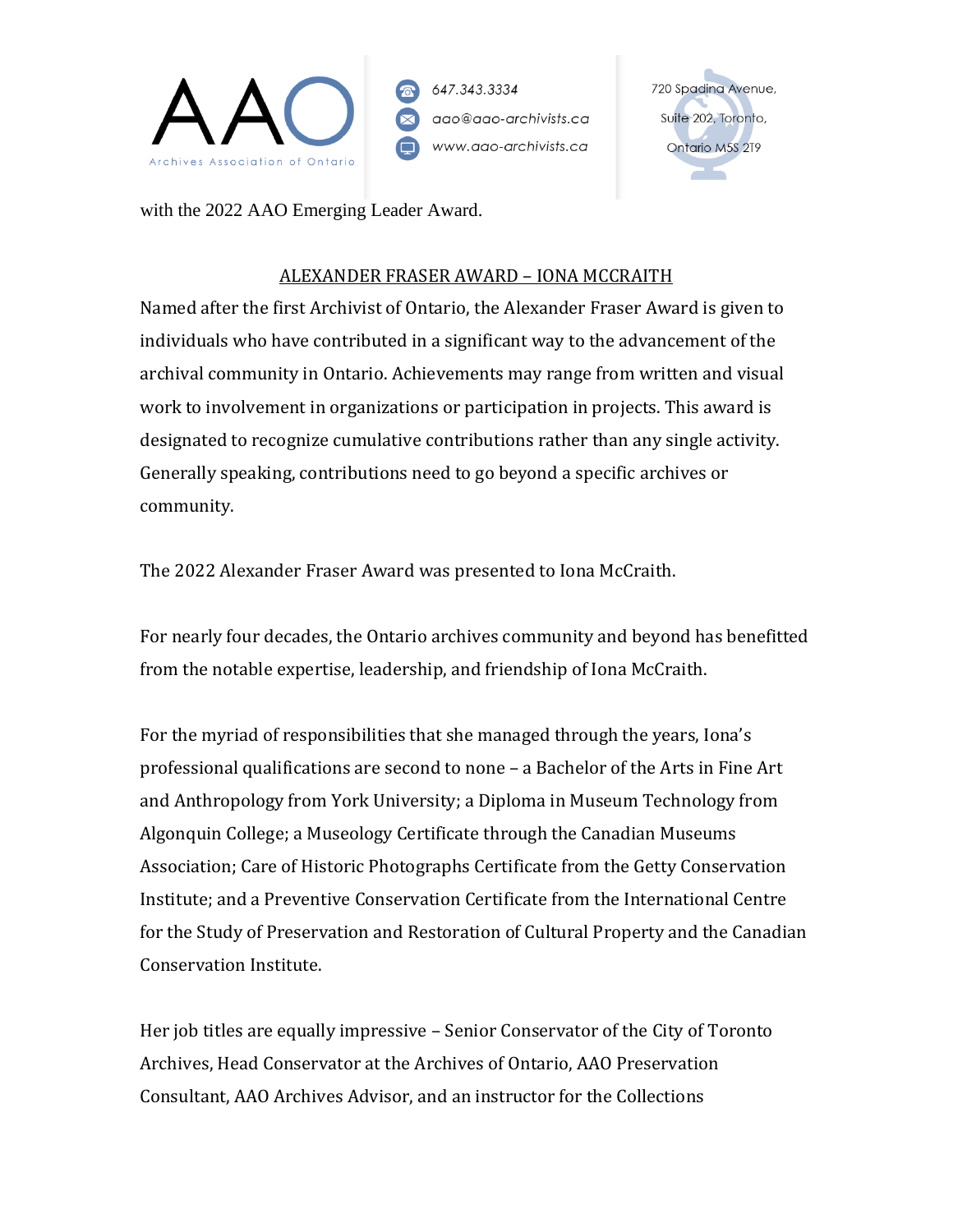

720 Spadina Avenue, Suite 202, Toronto, Ontario M5S 2T9

Conservation and Management Program at Sandford Fleming College. Her service to various archival committees and working groups across Canada is also a lengthy and inspiring list.

For 23 years, Iona served the AAO membership, first as Preservation Consultant (1999-2013) and then as Archives Advisor (2013-2022). In these roles, she provided advisory services to the 300 plus members of the Archives Association of Ontario on all aspects of archival preservation and management including but not limited to: collection storage methods and materials, environmental monitoring and control, care and handling of collections, emergency planning and response, preservation policy and procedures development, and exhibition of archival materials. Iona administered the AAO Environmental Monitor Loan Program and created and managed the Archives Emergency Response Network. She taught workshops at basic and advanced levels for the Professional Development Committee of the AAO on a variety of preservation related topics. She wrote articles for the AAO newsletter "*Off the Record*" and distributed helpful information through the AAO website and social media platforms. In some way, directly or indirectly, every archivist in Ontario has connected with Iona.

There can be no question of Iona's dedication to her craft and the wealth of knowledge that she brought to her positions. But just as important is the way Iona conducted her work throughout her career. She was always prompt in providing useful answers that could be implemented by a large, small and/or under-resourced facility. Iona possesses a down-to-earth warmth that made everyone she worked with feel welcome and respected. She has been described by her nominators as a "guiding spirit" for the profession and as someone who lifts people up and takes joy in the successes of others.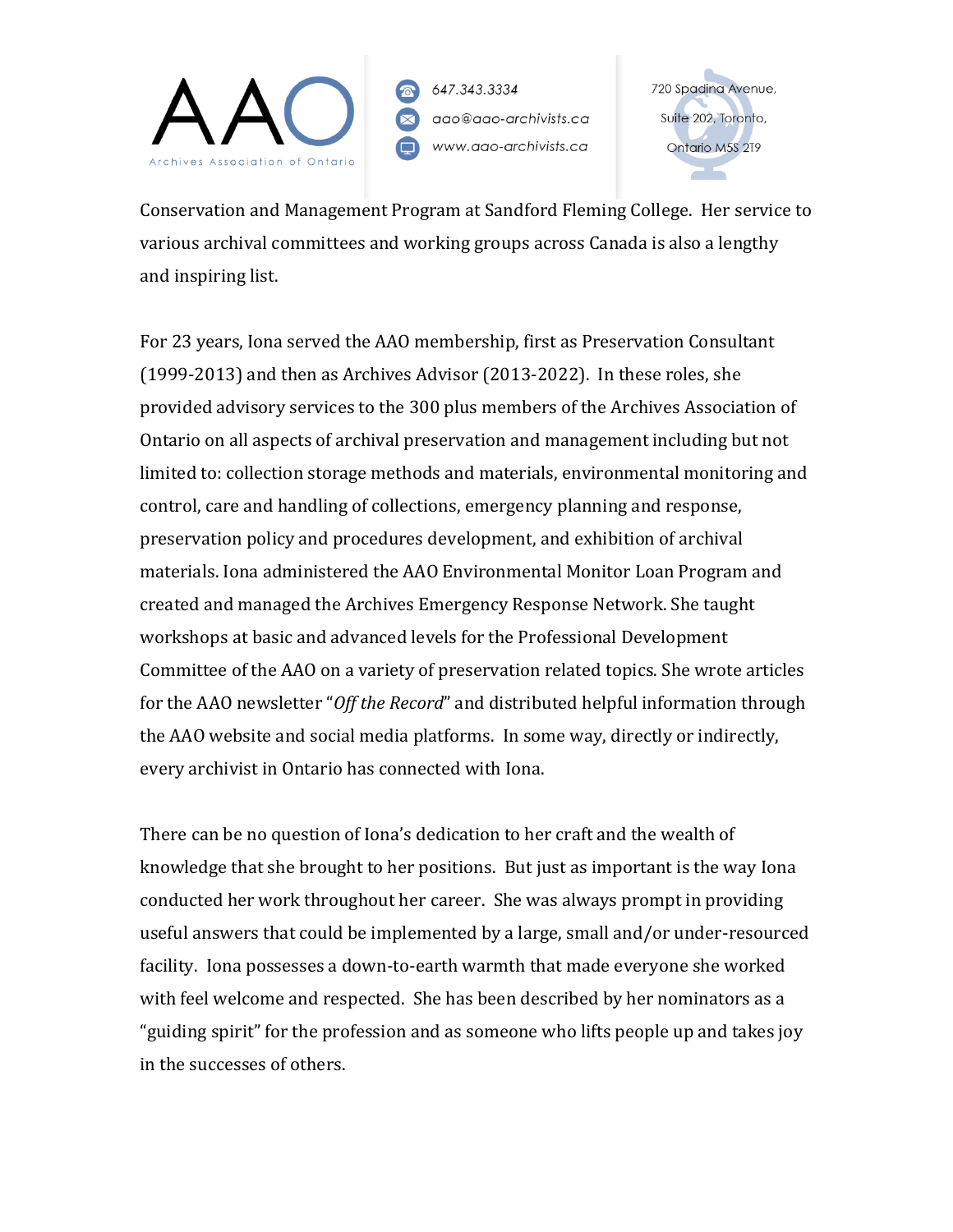

720 Spadina Avenue, Suite 202, Toronto, Ontario M5S 2T9

In recognition of an exceptional career dedicated to advancing archival preservation and accessibility in Ontario through advocacy and education, the Archives Association of Ontario is pleased to present Iona McCraith with the Alexander Fraser Award.

#### AAO INSTITUTIONAL AWARD

The AAO Institutional Award is given to an archival institution that has contributed significantly to the advancement of the archival field or community, or has demonstrated a significant level of innovation and imagination in the establishment of outstanding or model programs or services. Recognition may be granted for an individual project of particular merit or for a program that integrates many facets of archival enterprise.

# AAO INSTITUTIONAL AWARD – LAMBTON COUNTY ARCHIVES

The first 2022 Institutional Award was presented to the Lambton County Archives for its project "Remembering Lambton County's 2010 Snow Emergency".

Marking the  $10<sup>th</sup>$  anniversary of the event, the Lambton County Archives collaborated with the County of Lambton Office of the CAO, County of Lambton Planning & Infrastructure Division, and multiple Emergency Management Coordinators (EMC's) from townships across Lambton County, to preserve the collective memory of the 2010 major snow event that impacted portions of Lambton, Middlesex, and Huron Counties which saw an estimated 1500 people stranded on roadways over a three-day period. Of those rescued, half were placed in local emergency shelters and the remainder were housed by local community members.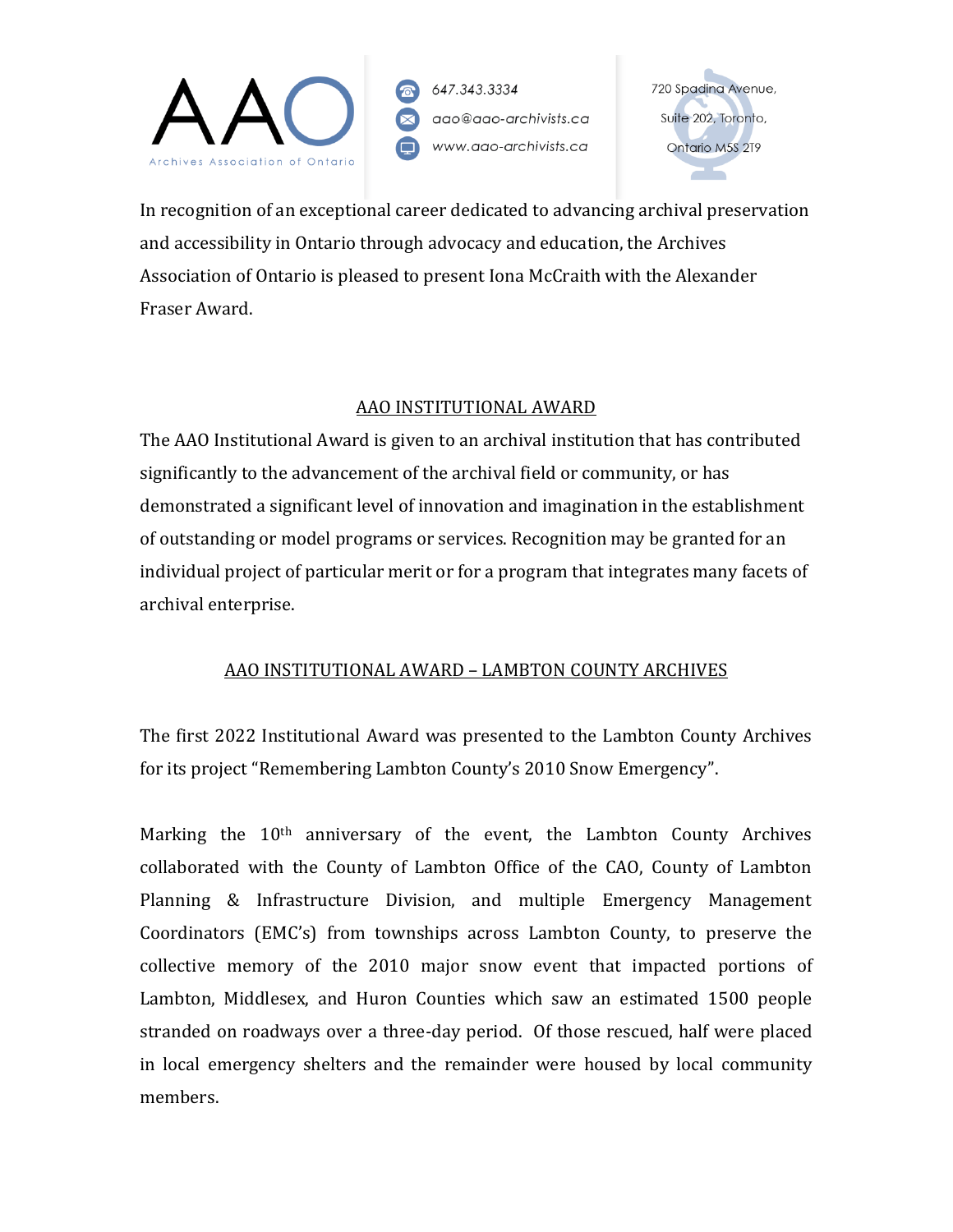

720 Spadina Avenue, Suite 202, Toronto, Ontario M5S 2T9

In order to capture the both the institutional memory of those working for the affected municipalities and the memories of community members, the project had two components. In order to preserve the corporate memory, a virtual community forum was held which was moderated by the Archivist of the Lambton County and which featured seven key emergency personnel who oversaw the emergency response for the County. They looked at the major snow event from a first responder's perspective recounting their personal experiences, discussing the challenges faced and the successes realized, and outlined key factors in the decision to call in Canadian military support. Viewers also had the opportunity to ask panelists questions, share their experiences live, enriching the event.

To better gain an understanding of the experiences of a wide range of community members, the archives, along with the Lambton Emergency Management Coordinators, created an online submission form where people could provide written submissions as well as photographs which would be preserved by the archives and shared on Lambton Archives' blog. The project received significant media coverage and the archivists gave several talks to local organizations about Snowmageddon and the request for community stories. The County of Lambton & Lambton County Archives received 33 stories and 195 photo submissions to add to the archival record as a result of the project, and the submission form is still open so people can continue to contribute stories of their experience from 2010 and subsequent major weather events.

Along with asking people to provide their recollections of the events of December 2010, the submission form also asked individuals what steps they are taking to be better prepared for future emergencies and for travelling in the winter. So, in addition to creating an archival record of a significant event in the County's history,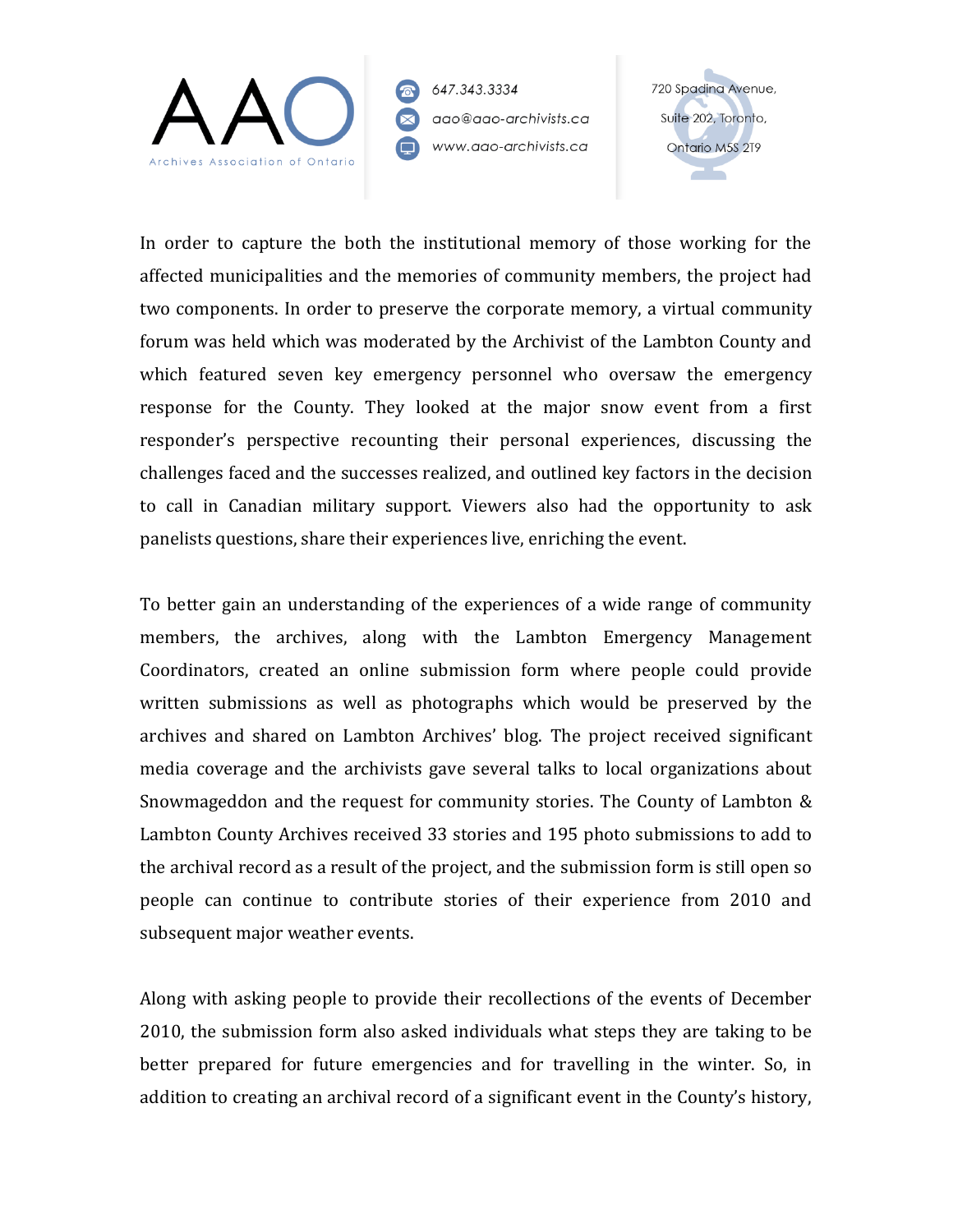

720 Spadina Avenue, Suite 202, Toronto, Ontario M5S 2T9

the information acquired from this project is also assisting Emergency Management Coordinators to better understand how people responded to the 2010 Snow Emergency in order to assist future emergency planning endeavors. Stemming out of this project, the County's EMCs have updated their road preparedness guide and recommendations for winter travel emergency kits.

In recognition of the Remembering Lambton County's 2010 Snow Emergency, an outreach and engagement project that not only captured corporate and community memories of a significant event but also has influenced emergency preparedness efforts in the County, the Archives Association of Ontario is pleased to present the Lambton County Archives with the Institutional Award.

### AAO INSTITUTIONAL AWARD – MIDDLESEX CENTRE ARCHIVES

The second Institutional Award for 2022 was presented to the Middlesex Centre Archives.

Middlesex Centre Archives (MCA) is a volunteer-run archives located in Delaware, ON. It was founded in 2013 after a proposal to establish a county archives was rejected by the Middlesex County Council. Undaunted, a group of volunteers came together and garnered the support of the Mayor and Council of Middlesex Centre Township, and the Archives was established to preserve the township's at-risk documentary heritage.

MCA incorporated in 2015 under the Ontario Historical Society and obtained charitable status shortly thereafter, an important step that allowed the Archives to access grants, which are the only source of funding other than donations.